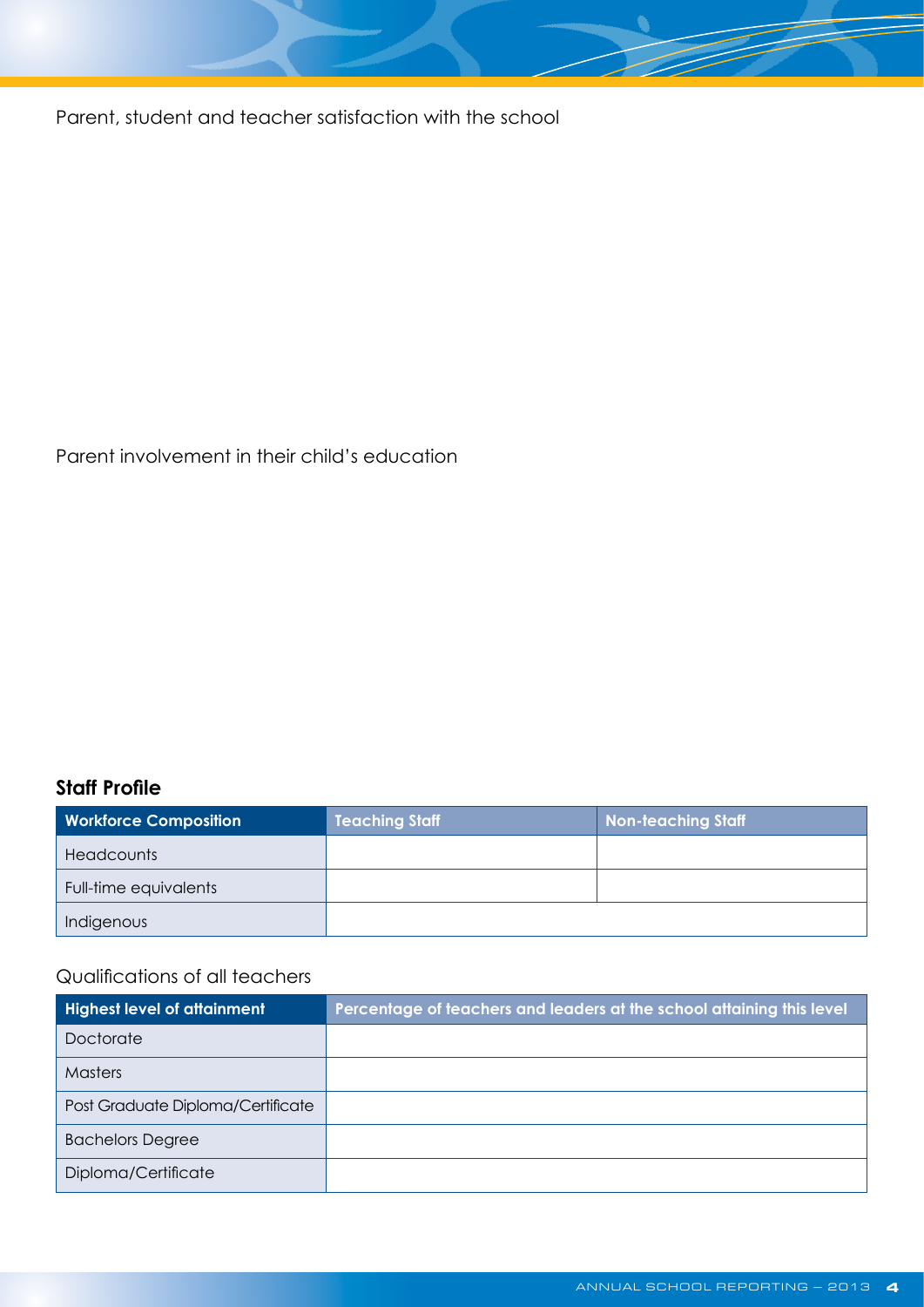Expenditure on and teacher participation in Professional Learning

95000 The total funds expended on teacher professional learning in 2013 was \$ The major professional development initiatives were as follows

Reading - all teachers completed First Steps Reading and teachers from Year 5 - 7 completed Reading to Learn training (8 days)

Visible Learning - introduction to John Hattie and his research. Committee (7 teachers completed Day 1 of training)

Australian Curriculum - Yearly plans for English and Mathematics

Crack the Code - implementation P-1 of phonics programme and training of teachers from P-3

Religion Curriculum - background knowledge, unit planning and assessment

# **School Income by Funding Source**

School income broken down by funding source is available via the My School website at http://www.myschool.edu.au/.

To access our school income details, click on the My School link above. You will then be taken to the My School website with the following:

| My School                                                                                                                                                                                      | acara <b>month</b>                                       |  |
|------------------------------------------------------------------------------------------------------------------------------------------------------------------------------------------------|----------------------------------------------------------|--|
| Find a school<br>Glossary More information<br>Contact us                                                                                                                                       | <b>T</b> GO<br>Search by school suburb, town ar postcode |  |
| Welcome                                                                                                                                                                                        | Find a school                                            |  |
| My School enables you to search the profiles of almost 10,000<br>Australian schools                                                                                                            | Search by school name                                    |  |
| You can quickly locate statistical and contextual information about<br>schools in your community and compare them with statistically similar                                                   | <b>ao</b>                                                |  |
| schools across the country.                                                                                                                                                                    | Search by suburb, town or postcode                       |  |
| A note from ACARA                                                                                                                                                                              | Sector V Government                                      |  |
| The third release of the My School website provides<br>further information with which achools and their<br>communities can monitor their effectiveness. A clear<br>was an annot better man his | V Non-government<br><b>SEARCH</b>                        |  |

'Find a school' text box.

Where it says 'Search by school name', type

in the name of the school you wish to view, and select <GO>'. Read and follow the instructions on the next screen; you will be asked to accept the Terms of Use and Privacy Policy before being given access to the school's My School entry web page.

School financial information is available by selecting 'School finances' in the menu box in the top left corner of the school's entry web page.

## Average staff attendance rate

The staff attendance rate was 96.4 % in 2013.

## Proportion of staff retained from the previous school year

93 % of staff were retained by the school From the end of the 2012 school year, for the 2013 year.

#### **Key Student Outcomes**

| Whole School Attendance Rate | 94 | %   |                        |    |   |
|------------------------------|----|-----|------------------------|----|---|
| <b>Prep Attendance Rate</b>  |    | N/A | Year 4 Attendance Rate | 95 | % |
| Year 1 Attendance Rate       | 94 | %   | Year 5 Attendance Rate | 93 | % |
| Year 2 Attendance Rate       | 95 | %   | Year 6 Attendance Rate | 96 | % |
| Year 3 Attendance Rate       | 94 | %   | Year 7 Attendance Rate | 94 | % |